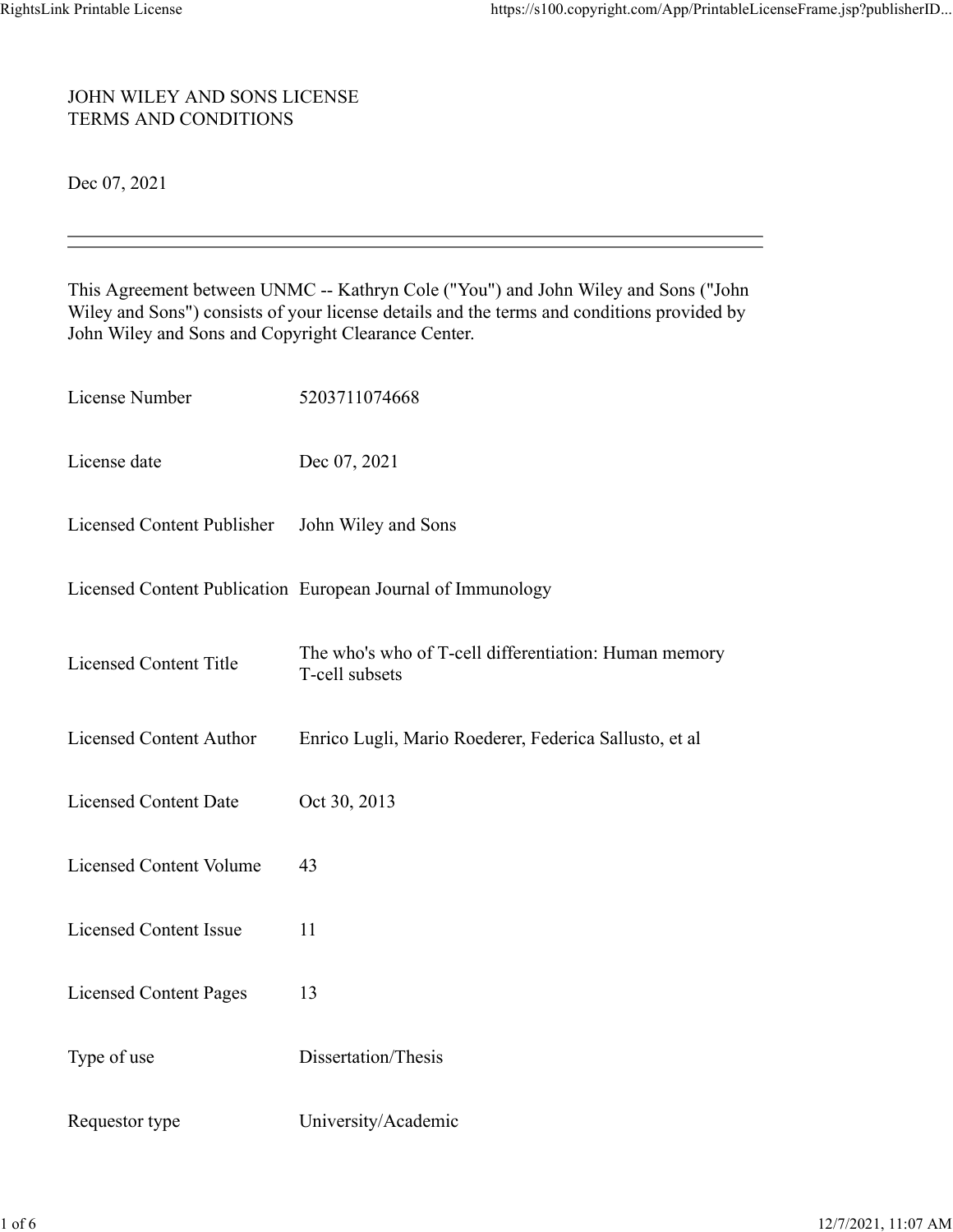|  | RightsLink Printable License | https://s100.copyright.com/App/PrintableLicenseFrame.jsp?publisherID |
|--|------------------------------|----------------------------------------------------------------------|
|  | Format                       | Print and electronic                                                 |
|  | Portion                      | Figure/table                                                         |
|  | Number of figures/tables     | $\mathbf{1}$                                                         |
|  | Will you be translating?     | No                                                                   |
|  | Title                        | Miss                                                                 |
|  | Institution name             | University of Nebraska Medical Center                                |
|  | Expected presentation date   | Feb 2022                                                             |
|  | Portions                     | Figure 1                                                             |
|  | Requestor Location           | <b>UNMC</b><br>42nd and Emilie St.                                   |
|  |                              | <b>OMAHA, NE 68198</b><br><b>United States</b><br>Attn: UNMC         |
|  | Publisher Tax ID             | EU826007151                                                          |
|  | Total                        | $0.00$ USD                                                           |
|  | Terms and Conditions         |                                                                      |
|  |                              |                                                                      |

# TERMS AND CONDITIONS

This copyrighted material is owned by or exclusively licensed to John Wiley & Sons, Inc. or one of its group companies (each a"Wiley Company") or handled on behalf of a society with which a Wiley Company has exclusive publishing rights in relation to a particular work (collectively "WILEY"). By clicking "accept" in connection with completing this licensing transaction, you agree that the following terms and conditions apply to this transaction (along with the billing and payment terms and conditions established by the Copyright Clearance Center Inc., ("CCC's Billing and Payment terms and conditions"), at the time that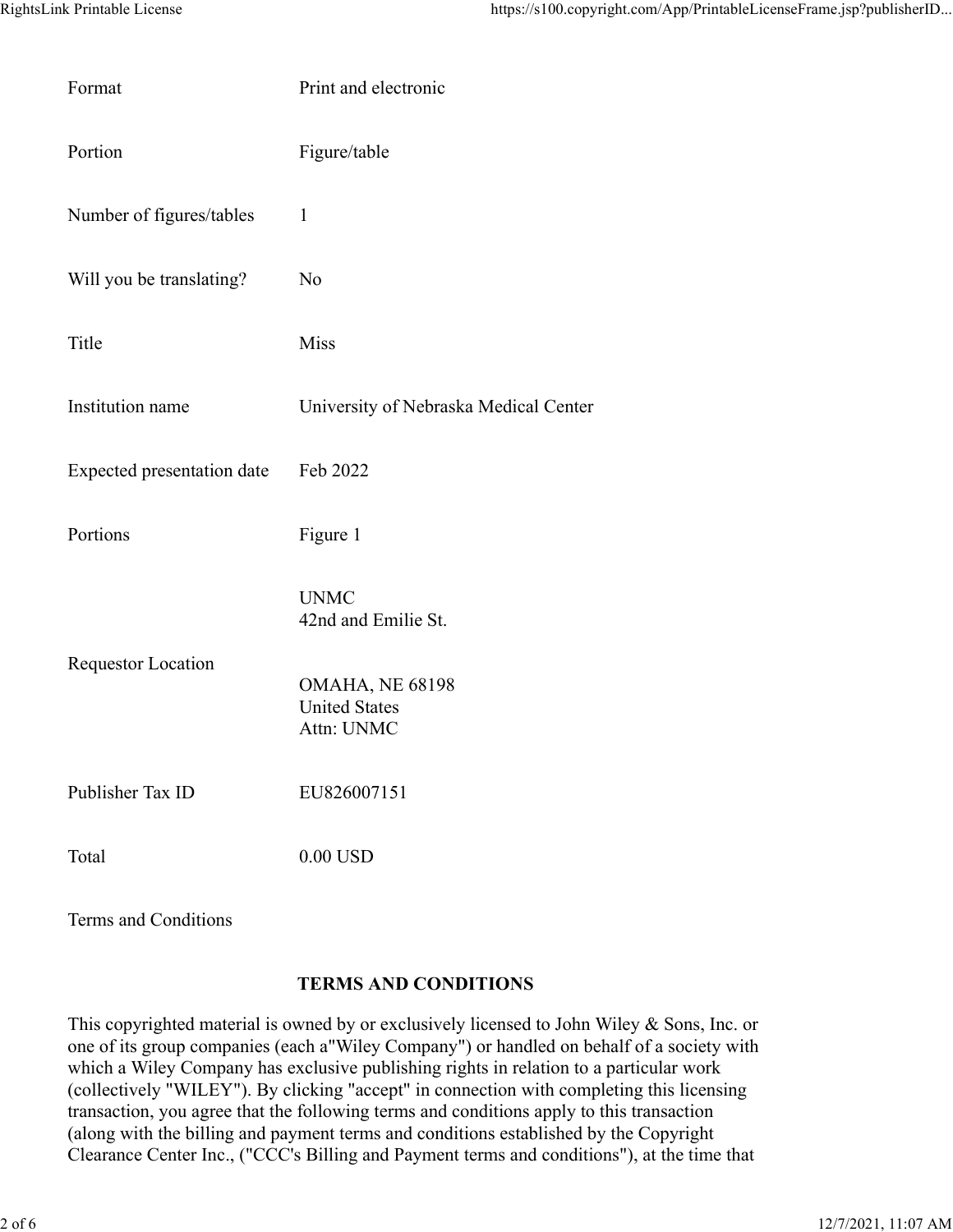you opened your RightsLink account (these are available at any time at http://myaccount.copyright.com). RightsLink Printable License<br>
you opened your RightsLink account (these are available at any time at<br>
http://myaccount.copyright.com).

### Terms and Conditions

- The materials you have requested permission to reproduce or reuse (the "Wiley" Materials") are protected by copyright.
- You are hereby granted a personal, non-exclusive, non-sub licensable (on a standalone basis), non-transferable, worldwide, limited license to reproduce the Wiley Materials for the purpose specified in the licensing process. This license, and any CONTENT (PDF or image file) purchased as part of your order, is for a one-time use only and limited to any maximum distribution number specified in the license. The first instance of republication or reuse granted by this license must be completed within two years of the date of the grant of this license (although copies prepared before the end date may be distributed thereafter). The Wiley Materials shall not be used in any other manner or for any other purpose, beyond what is granted in the license. Permission is granted subject to an appropriate acknowledgement given to the author, title of the material/book/journal and the publisher. You shall also duplicate the copyright notice that appears in the Wiley publication in your use of the Wiley Material. Permission is also granted on the understanding that nowhere in the text is a previously published source acknowledged for all or part of this Wiley Material. Any third party content is expressly excluded from this permission.
- With respect to the Wiley Materials, all rights are reserved. Except as expressly granted by the terms of the license, no part of the Wiley Materials may be copied, modified, adapted (except for minor reformatting required by the new Publication), translated, reproduced, transferred or distributed, in any form or by any means, and no derivative works may be made based on the Wiley Materials without the prior permission of the respective copyright owner.For STM Signatory Publishers clearing permission under the terms of the STM Permissions Guidelines only, the terms of the license are extended to include subsequent editions and for editions in other languages, provided such editions are for the work as a whole in situ and does not involve the separate exploitation of the permitted figures or extracts, You may not alter, remove or suppress in any manner any copyright, trademark or other notices displayed by the Wiley Materials. You may not license, rent, sell, loan, lease, pledge, offer as security, transfer or assign the Wiley Materials on a stand-alone basis, or any of the rights granted to you hereunder to any other person.
- The Wiley Materials and all of the intellectual property rights therein shall at all times remain the exclusive property of John Wiley & Sons Inc, the Wiley Companies, or their respective licensors, and your interest therein is only that of having possession of and the right to reproduce the Wiley Materials pursuant to Section 2 herein during the continuance of this Agreement. You agree that you own no right, title or interest in or to the Wiley Materials or any of the intellectual property rights therein. You shall have no rights hereunder other than the license as provided for above in Section 2. No right, license or interest to any trademark, trade name, service mark or other branding ("Marks") of WILEY or its licensors is granted hereunder, and you agree that you shall not assert any such right, license or interest with respect thereto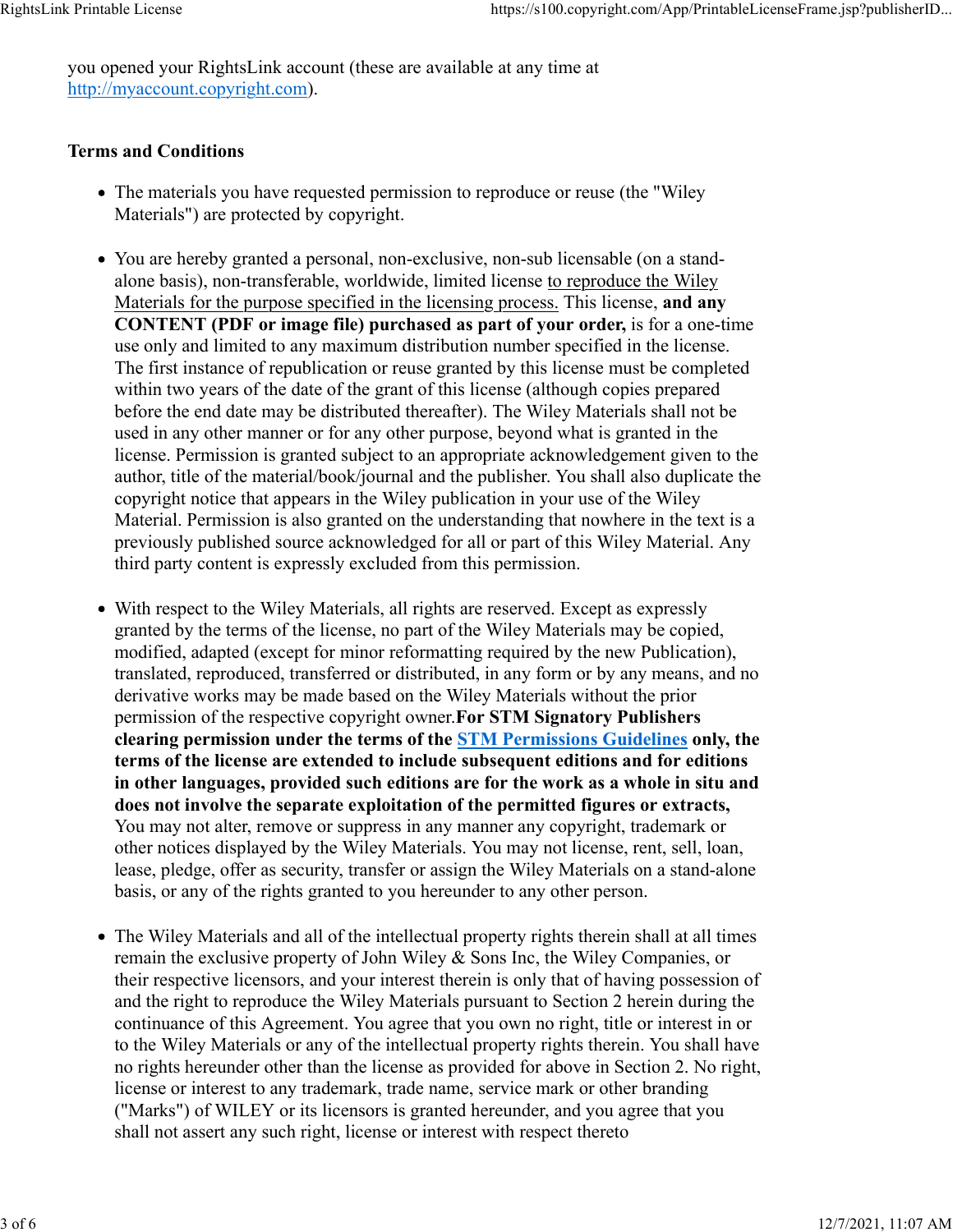- NEITHER WILEY NOR ITS LICENSORS MAKES ANY WARRANTY OR REPRESENTATION OF ANY KIND TO YOU OR ANY THIRD PARTY, EXPRESS, IMPLIED OR STATUTORY, WITH RESPECT TO THE MATERIALS OR THE ACCURACY OF ANY INFORMATION CONTAINED IN THE MATERIALS, INCLUDING, WITHOUT LIMITATION, ANY IMPLIED WARRANTY OF MERCHANTABILITY, ACCURACY, SATISFACTORY QUALITY, FITNESS FOR A PARTICULAR PURPOSE, USABILITY, INTEGRATION OR NON-INFRINGEMENT AND ALL SUCH WARRANTIES ARE HEREBY EXCLUDED BY WILEY AND ITS LICENSORS AND WAIVED BY YOU. RightsLink Printable License<br>• NEITHER WILEY NOR ITS LICENSORS MAKES ANY WARRANTY OR<br>• NEITHER WILEY NOR ITS LICENSORS MAKES ANY WARRANTY OR<br>• REPRESENTATION OF ANY KIND TO YOU OR ANY THIRD PARTY,<br>• EXPRESS IMPLIED OR STAT
	- WILEY shall have the right to terminate this Agreement immediately upon breach of this Agreement by you.
	- You shall indemnify, defend and hold harmless WILEY, its Licensors and their respective directors, officers, agents and employees, from and against any actual or threatened claims, demands, causes of action or proceedings arising from any breach of this Agreement by you.
	- IN NO EVENT SHALL WILEY OR ITS LICENSORS BE LIABLE TO YOU OR ANY OTHER PARTY OR ANY OTHER PERSON OR ENTITY FOR ANY SPECIAL, CONSEQUENTIAL, INCIDENTAL, INDIRECT, EXEMPLARY OR PUNITIVE DAMAGES, HOWEVER CAUSED, ARISING OUT OF OR IN CONNECTION WITH THE DOWNLOADING, PROVISIONING, VIEWING OR USE OF THE MATERIALS REGARDLESS OF THE FORM OF ACTION, WHETHER FOR BREACH OF CONTRACT, BREACH OF WARRANTY, TORT, NEGLIGENCE, INFRINGEMENT OR OTHERWISE (INCLUDING, WITHOUT LIMITATION, DAMAGES BASED ON LOSS OF PROFITS, DATA, FILES, USE, BUSINESS OPPORTUNITY OR CLAIMS OF THIRD PARTIES), AND WHETHER OR NOT THE PARTY HAS BEEN ADVISED OF THE POSSIBILITY OF SUCH DAMAGES. THIS LIMITATION SHALL APPLY NOTWITHSTANDING ANY FAILURE OF ESSENTIAL PURPOSE OF ANY LIMITED REMEDY PROVIDED HEREIN.
	- Should any provision of this Agreement be held by a court of competent jurisdiction to be illegal, invalid, or unenforceable, that provision shall be deemed amended to achieve as nearly as possible the same economic effect as the original provision, and the legality, validity and enforceability of the remaining provisions of this Agreement shall not be affected or impaired thereby.
	- The failure of either party to enforce any term or condition of this Agreement shall not constitute a waiver of either party's right to enforce each and every term and condition of this Agreement. No breach under this agreement shall be deemed waived or excused by either party unless such waiver or consent is in writing signed by the party granting such waiver or consent. The waiver by or consent of a party to a breach of any provision of this Agreement shall not operate or be construed as a waiver of or consent to any other or subsequent breach by such other party.
	- This Agreement may not be assigned (including by operation of law or otherwise) by you without WILEY's prior written consent.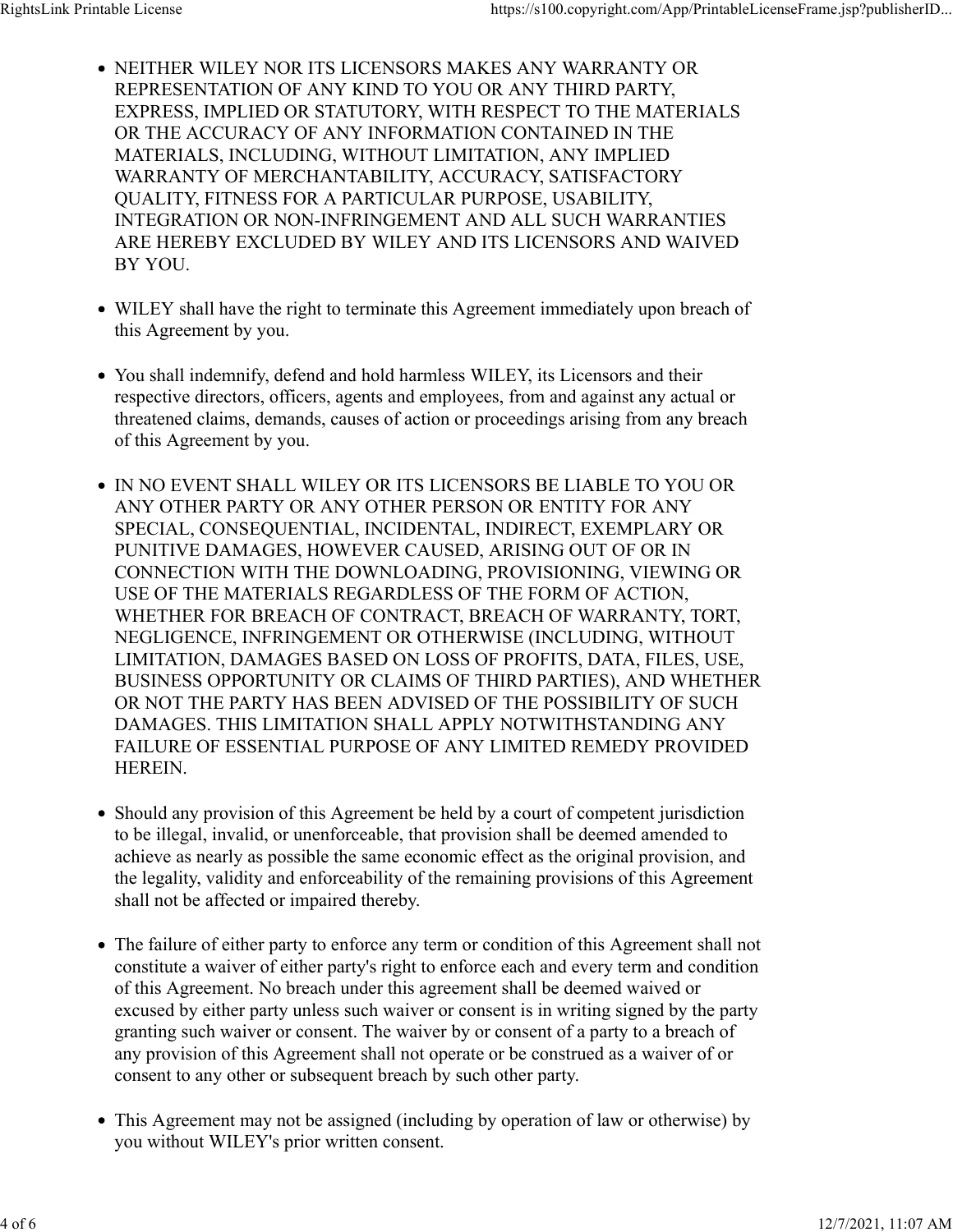- Any fee required for this permission shall be non-refundable after thirty (30) days from receipt by the CCC. RightsLink Printable License<br>
• Any fee required for this permission shall be non-refundable after thirty (30) days<br>
from receipt by the CCC.
	- These terms and conditions together with CCC's Billing and Payment terms and conditions (which are incorporated herein) form the entire agreement between you and WILEY concerning this licensing transaction and (in the absence of fraud) supersedes all prior agreements and representations of the parties, oral or written. This Agreement may not be amended except in writing signed by both parties. This Agreement shall be binding upon and inure to the benefit of the parties' successors, legal representatives, and authorized assigns.
	- In the event of any conflict between your obligations established by these terms and conditions and those established by CCC's Billing and Payment terms and conditions, these terms and conditions shall prevail.
	- WILEY expressly reserves all rights not specifically granted in the combination of (i) the license details provided by you and accepted in the course of this licensing transaction, (ii) these terms and conditions and (iii) CCC's Billing and Payment terms and conditions.
	- This Agreement will be void if the Type of Use, Format, Circulation, or Requestor Type was misrepresented during the licensing process.
	- This Agreement shall be governed by and construed in accordance with the laws of the State of New York, USA, without regards to such state's conflict of law rules. Any legal action, suit or proceeding arising out of or relating to these Terms and Conditions or the breach thereof shall be instituted in a court of competent jurisdiction in New York County in the State of New York in the United States of America and each party hereby consents and submits to the personal jurisdiction of such court, waives any objection to venue in such court and consents to service of process by registered or certified mail, return receipt requested, at the last known address of such party.

# WILEY OPEN ACCESS TERMS AND CONDITIONS

Wiley Publishes Open Access Articles in fully Open Access Journals and in Subscription journals offering Online Open. Although most of the fully Open Access journals publish open access articles under the terms of the Creative Commons Attribution (CC BY) License only, the subscription journals and a few of the Open Access Journals offer a choice of Creative Commons Licenses. The license type is clearly identified on the article.

# The Creative Commons Attribution License

The Creative Commons Attribution License (CC-BY) allows users to copy, distribute and transmit an article, adapt the article and make commercial use of the article. The CC-BY license permits commercial and non-

### Creative Commons Attribution Non-Commercial License

The Creative Commons Attribution Non-Commercial (CC-BY-NC)License permits use, distribution and reproduction in any medium, provided the original work is properly cited